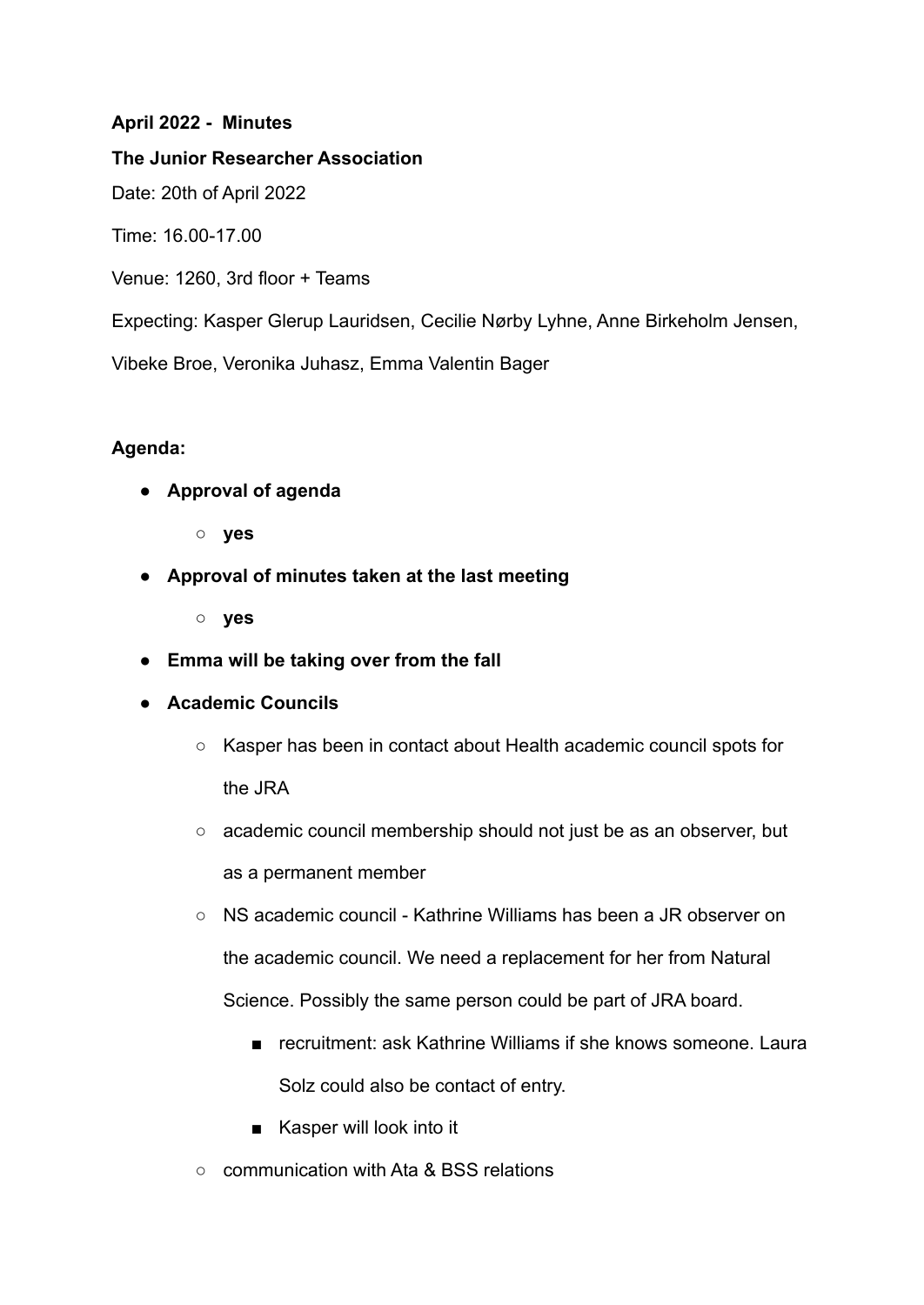- ilna Veneme, Katrine Rasmus should be contacted they are BS based JR representatives (only on faculty/department level)
- Anne will contact them about being observers at academic councils

# **● Recruitment and departmental meetings**

- Postpone to fall? Wait out to see how June events go, see what are the needs of JRs.
- Find a way to contact PhDs (e.g. PhD Day), before they even become JRs to spread awareness of the JRA.
- a welcome letter to JRs (like PhDs get one)
- **○ for new JRs a (bi-)annual introduction meeting to AU Career Services and to JRA could be useful. mentioning career services, teaching obligations, career dev., etc., CED**
	- first event: it should be the JRA arranging it for it to be "picked" up"
	- A friendly welcome event with practical information and food
	- AU HR welcome day event extension / separate event
- **● first JRA newsletter coming out early May**
	- content: JRA events, AIAS event, Paperpal ……

### **● activities and events**

- **○ Before summer:**
	- **■ 10 June: JRA event**
		- content: socializing Vibeke talks about research networking, Tobias - interdisciplinary research and collaborations, Christian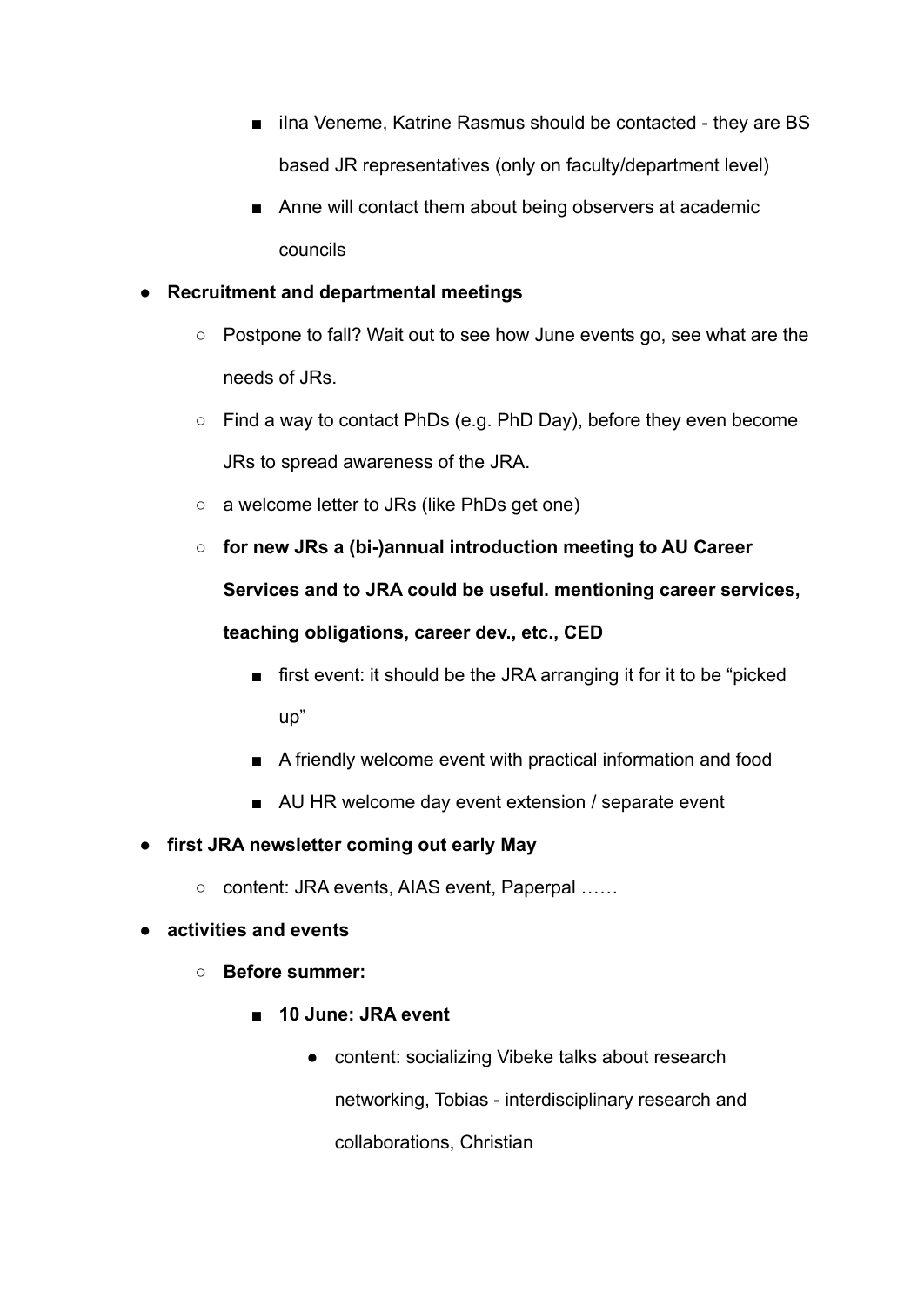- 12-16: lunch, talks, networking & social (e.g. speed dating)
- location idea:
	- 1. Apollonia auditorium
	- 2. Sø aud.
- JRA makes event description, Veronika makes signup link
- Veronika: double check whether AIAS was asked about hosting
- **■ 15 June: Grantmanship**
- **■ 16 June: funding landscape**
- **○ After summer:**
	- **conference on 17 November** (Thursday) 2022:
		- Talent Development Conference? Vibeke might join next meeting to discuss some possibilities there
		- Location: AIAS is not available, how about iNano auditorium?
- **● AU Career PhD & JR's budget for JR activites Vibeke**
	- budget can be used for …
		- e.g. well-being, resilience, personal impact, pitching & presentations, **network building in academia and industry, leadership for young researchers, the importance of LinkedIn and Social media (twitter) for researchers**
		- AU Career PhD & JR has budget for this and will organize the courses for next semester